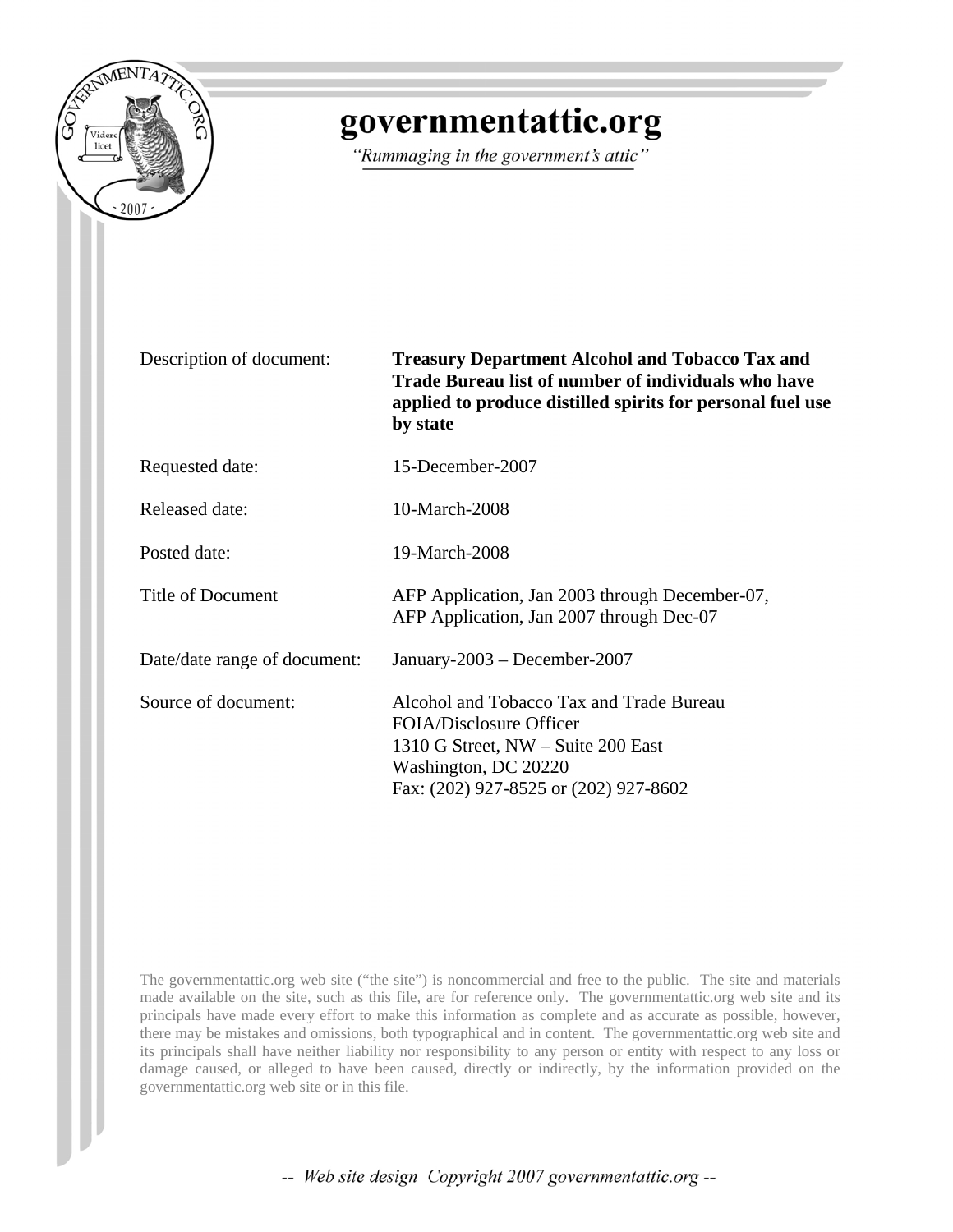

## DEPARTMENT OF THE TREASURY ALCOHOL AND TOBACCO TAX AND TRADE BUREAU WASHINGTON, DC 20226

## MAR 10 200B

Refer to: 08-027 4040000

This is in reference to your request dated December 15,2007, under the Freedom of Information Act. You asked that we provide you with statistics pertaining to:

- A. The number of individuals who have applied to produce distilled spirits for home personal use (by state), and
- B. The number of individuals who have applied to produce distilled spirits for personal fuel use (by state).

Regarding Item A, we assume that by home personal use you mean for beverage use. We have no records responsive to this request.

Regarding Item B, since you did not state a time frame in your request, a determination was made to perform a 5-year and a 1-year listing of applications by state. The count for the 5-year span does not include the count for the 1-year span. The information is found on the enclosed spreadsheet.

Please note that we are charging no fee for processing this request.

Sincerely,

~/ / well telles / Asst Director for

Francis W, Foote Director, Regulations and Rulings Division

Enclosure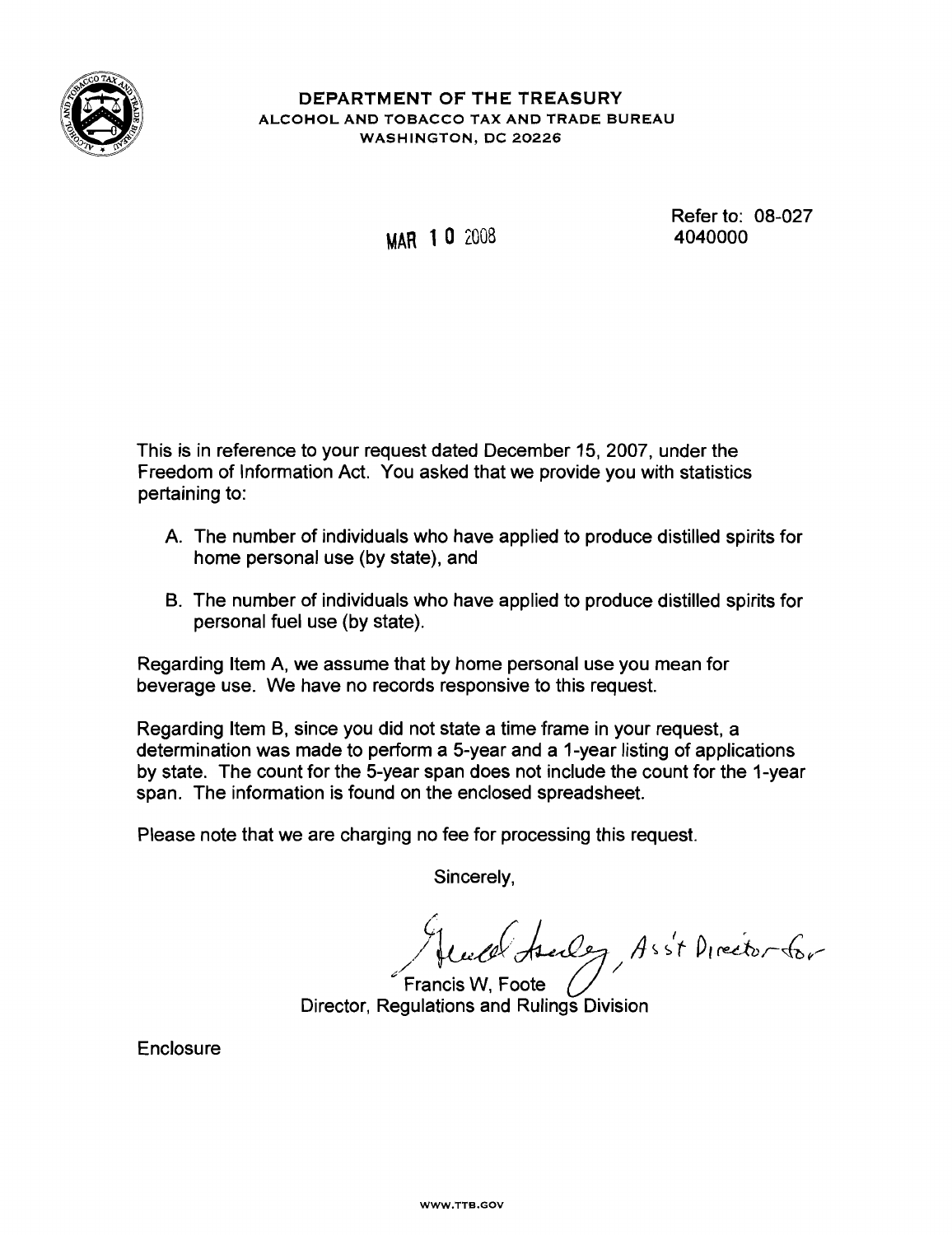|           | <b>AFP Application</b><br>Jan 2003 through | <b>AFP Application</b><br>Jan 2007 through |
|-----------|--------------------------------------------|--------------------------------------------|
|           | December-07                                | Dec-07                                     |
| AL        | Count: 58                                  | Count: 11                                  |
| AR        | Count: 49                                  |                                            |
| AZ        | Count: 26                                  | Count: 4                                   |
| CA        | Count: 71                                  | Count: 19                                  |
| CO        | Count: 38                                  | Count: 13                                  |
| <b>CT</b> | Count: 6                                   |                                            |
| DC        | Count: 6                                   |                                            |
| DE        |                                            |                                            |
| FL        | Count: 91                                  | Count: 27                                  |
| <b>GA</b> | Count: 69                                  | Count: 14                                  |
| HI        | Count: 8                                   |                                            |
| IA        | Count: 52                                  | Count: 12                                  |
| ID        | Count: 11                                  |                                            |
| IL.       | Count: 45                                  | Count: 9                                   |
| IN        | Count: 45                                  | Count: 11                                  |
| <b>KS</b> | Count: 20                                  | Count: 4                                   |
| KY        | Count: 39                                  | Count: 6                                   |
| LA        | Count: 16                                  |                                            |
| MA        | Count: 16                                  | Count: 5                                   |
| <b>MD</b> | Count: 18                                  | Count: 4                                   |
| <b>ME</b> | Count: 9                                   | Count: 3                                   |
| MI        | Count: 64                                  | Count: 13                                  |
| <b>MN</b> | Count: 32                                  | Count: 7                                   |
| <b>MO</b> | Count: 52                                  | Count: 12                                  |
| <b>MS</b> | Count: 36                                  |                                            |
| <b>MT</b> | Count: 8                                   |                                            |
| <b>NC</b> | Count: 73                                  | Count: 11                                  |
| <b>ND</b> | Count: 7                                   | Count: 3                                   |
| NE        | Count: 37                                  | Count: 13                                  |
| NΗ        | Count: 5                                   |                                            |
| NJ        | Count: 12                                  |                                            |
| <b>NM</b> | Count: 9                                   |                                            |
| <b>NV</b> | Count: 6                                   |                                            |
| NY        | Count: 51                                  | Count: 18                                  |
| <b>OH</b> | Count: 71                                  | Count: 14                                  |
| OK        | Count: 33                                  | Count: 4                                   |
| 0R        | Count: 30                                  | Count: 6                                   |
| <b>PA</b> | Count: 60                                  | Count: 9                                   |
| <b>PR</b> |                                            |                                            |
| RI        |                                            |                                            |
| <b>SC</b> | Count: 33                                  | Count: 10                                  |
| <b>SD</b> | Count: 19                                  | Count: 5                                   |